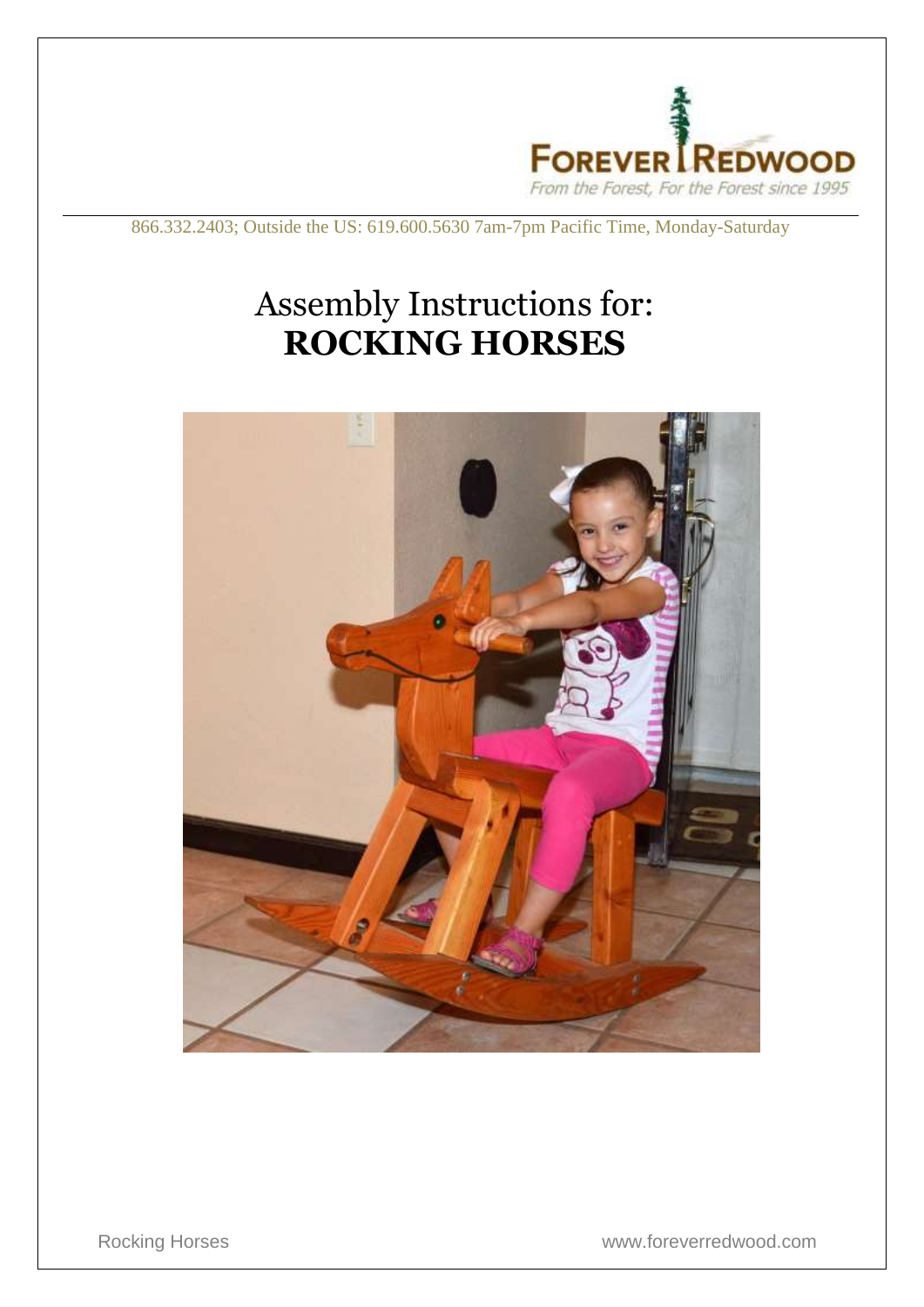## **CONTENT OF BOXES**

| <b>QUANTITY</b>   | <b>DESCRIPTION</b>  | <b>DRAWING</b>          |
|-------------------|---------------------|-------------------------|
| $\mathbf 1$       | Seat                |                         |
| $\overline{2}$    | Legs                |                         |
| $\overline{2}$    | <b>Base of legs</b> |                         |
| Depending on size | Hardware: Bolts     | Bolts, washers and nuts |